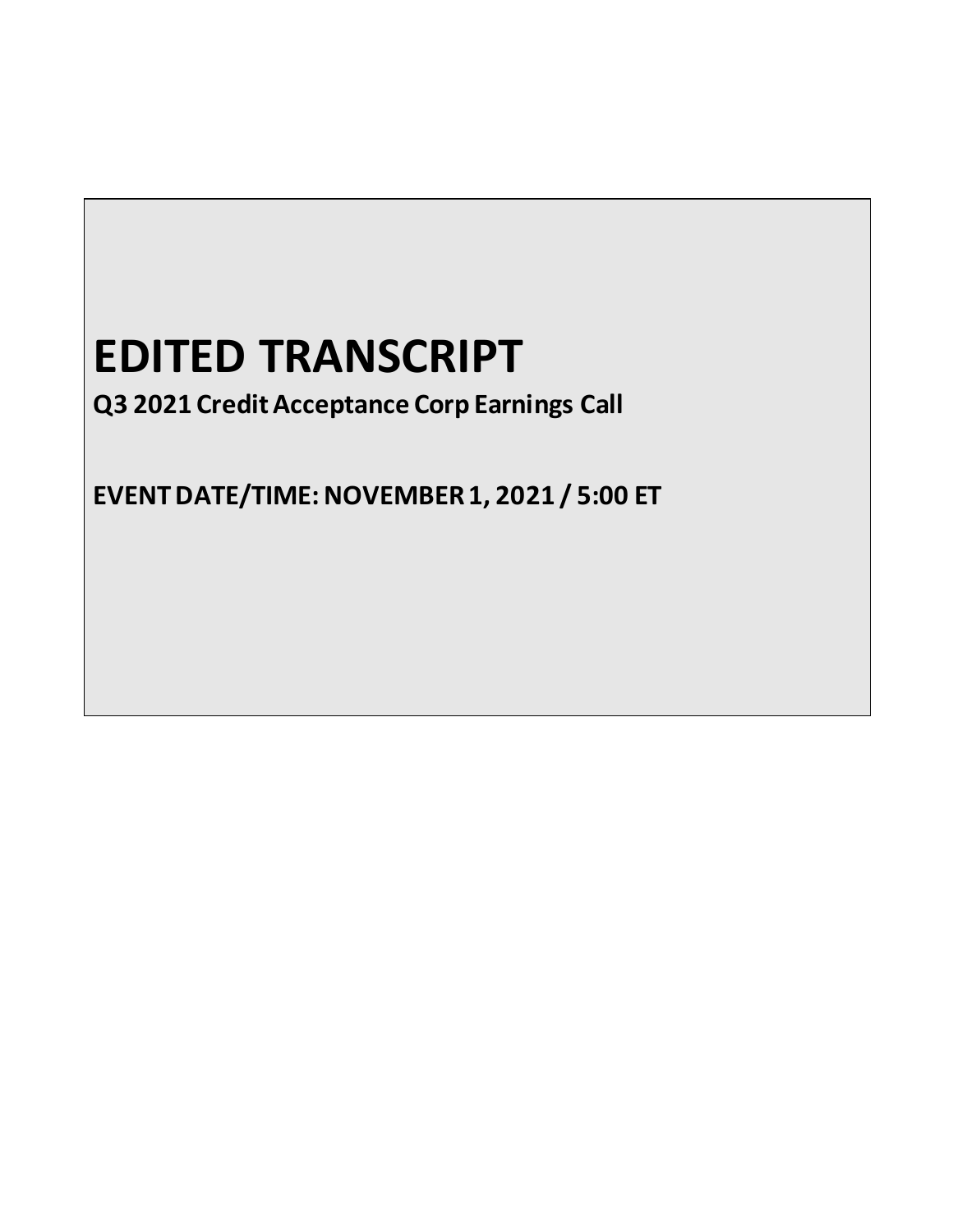# **CORPORATE PARTICIPANTS:**

**Kenneth S. Booth**; *CEO, President & Director* **Douglas W. Busk**; *Chief Treasury Officer* **Jay Martin**; *Senior Vice President – Finance & Accounting*

## **CONFERENCE CALL PARTICIPANTS:**

**David Scharf**; *JMP Securities LLC* **Moshe Orenbuch**; *Credit Suisse AG* **Ray Cheesman**; *Anfield Group, LLC* **Rob Wildhack**; *Autonomous Research LLP*

#### **PRESENTATION**

# **Operator**

Good day, everyone, and welcome to the Credit Acceptance Corporation Third Quarter 2021 Earnings Call. Today's call is being recorded. Our webcast and transcript of today's earnings call will be made available on Credit Acceptance website.

# At this time, I would like to turn the call over to Credit Acceptance Chief Treasury Officer, Doug Busk. Sir, you may begin.

# **Douglas W. Busk**; *Credit Acceptance Corporation*

Thank you. Good afternoon, and welcome to the Credit Acceptance Corporation Third Quarter 2021 Earnings Call.

As you read our news release posted on the Investor Relations section of our website at ir.creditacceptance.com and as you listen to this conference call, please recognize that both contain forward-looking statements within the meaning of federal securities law.

These forward-looking statements are subject to a number of risks and uncertainties, many of which are beyond our control and which could cause actual results to differ materially from such statements. These risks and uncertainties include those spelled out in the cautionary statement regarding forward-looking information included in the news release. Consider all forward-looking statements in light of those and other risks and uncertainties.

Additionally, I should mention that to comply with the SEC's Regulation G, please refer to the Financial Results section of our news release, which provides tables showing how non-GAAP measures reconcile to GAAP measures.

Our results for the quarter include:

- Unit and dollar volumes declined 29.4% and 17.9%, respectively, compared to the third quarter of 2020.
- An increase in forecasted collection rates for loans originated in 2018 through 2021. This resulted in a \$82.3 million increa se in the forecasted net cash flows from our loan portfolio.
- Adjusted net income increased 31% from the third quarter of 2020 to \$219.1 million.
- Adjusted earnings per share increased 48% from the third quarter of 2020 to \$13.84.
- Stock repurchases of approximately 1.3 million shares, 8% of the shares outstanding at the beginning of the quarter.

At this time, Ken Booth, our Chief Executive Officer; Jay Martin, our Senior Vice President - Finance & Accounting; and I will take your questions.

# **QUESTIONS AND ANSWERS**

#### **Operator**

Your first question comes from the line of David Scharf from JMP Securities.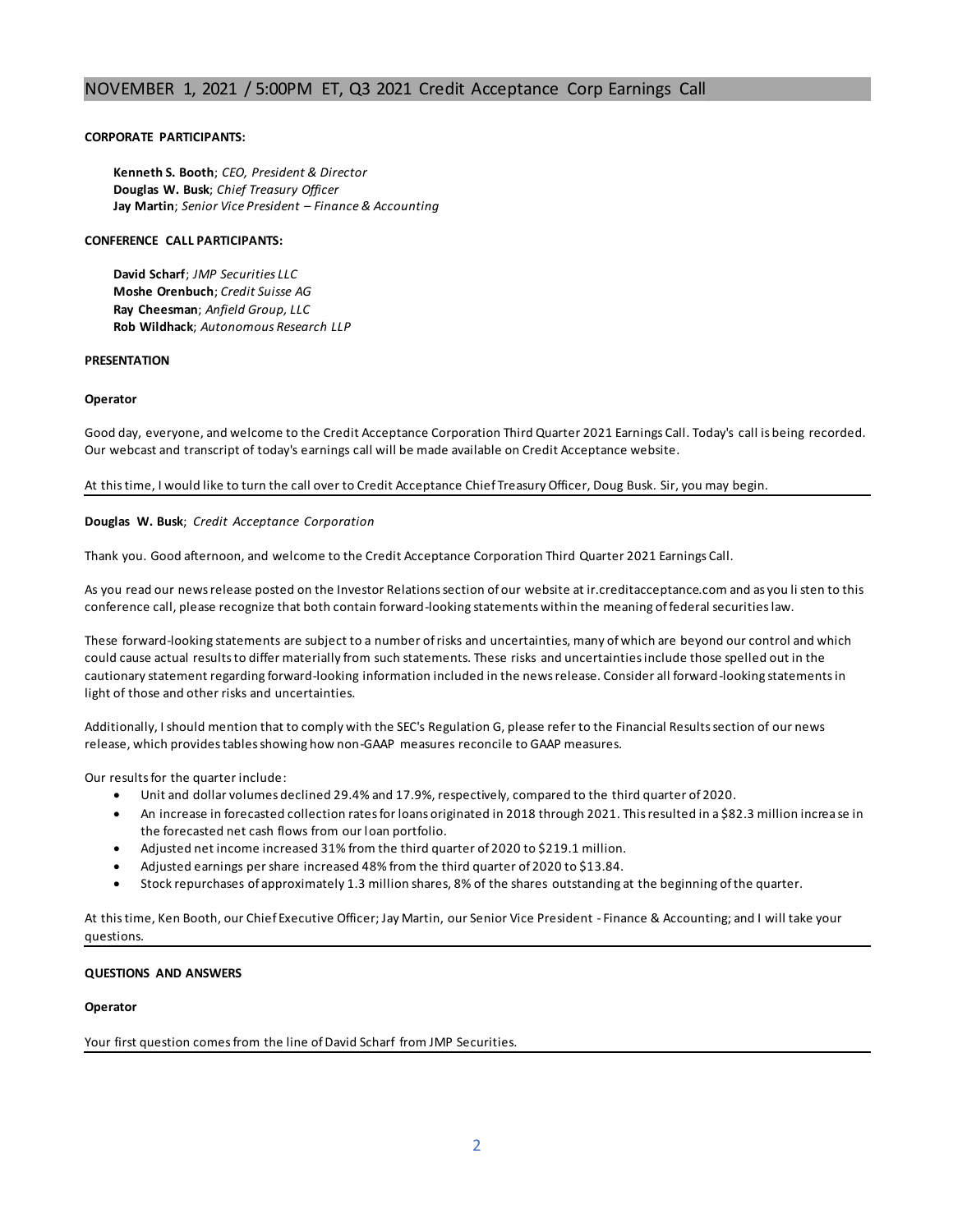# **David Scharf**; *JMP Securities LLC*

First off, obviously, the entire industry is kind of struggling with the unique inventory issues and elevated used car values and affordability issues, so no surprise on the volume front. But I'm wondering if you can give a little color perhaps on your take on the health of the independent dealer network.

And in particular, as we look at the decline in active dealers, once again, it's obviously reflecting industry forces. But is that decline entirely related to just the volume and affordability issues? Or is there any attrition taking place among independent dealers that you're seeing right now?

#### **Douglas W. Busk**; *Credit Acceptance Corporation*

I don't think that we have any real unique insight there. Independent dealers come into business and go out of business all the time. I think the best way to understand what's happening from an attrition perspective would be to look at some industry data.

The problem with that is that, that's available on a lagged basis. So we'll be able to understand that better wi th the passage of time. But right now, I'm sure it's a challenging time to be an independent dealer, but exactly how they're faring and what levels of at trition there are, I think it's difficult to say.

# **David Scharf**; *JMP Securities LLC*

Got it. Got it. And maybe just one follow-up. Once again, this is—maybe it's more of a qualitative question without a crystal ball. But obviously, the rise in used car values certainly impacts your borrower probably the most. And just looking at the average loan size in this past quarter, almost \$27,000, it's about 10% above what it was just in the first half of the year.

As you think about just the affordability aspects of your borrower and obviously, stimulus wearing off in other areas of supp ort, do you feel like we've kind of reached a ceiling where it's going to be pretty difficult to put somebody in a vehicle where they'll be able to be comfortable with their monthly payments beyond this \$27,000 level? Or do you think there's room to go?

#### **Douglas W. Busk**; *Credit Acceptance Corporation*

I think it's, again, tough to tell. We certainly have payment-to-income criteria that we use when we underwrite the loans, as the industry does. As you point out, certainly elevated used car prices have made it increasingly challenging for our borrower. I think it's fair to say that further increases in used car prices will make it incrementally more challenging, but I think it's very difficult to say if this is the limit.

I think it's fair to say the higher prices go, it makes it incrementally more challenging. So there would be some relief for our borrower if used car prices went the other way. It's fair to say that. But I can't say, I don't think there's a cliff phenomenon that occurs.

**David Scharf**; *JMP Securities LLC*

Got it. Got it. No, fair enough. I mean, obviously, a lot of unprecedented events we're all living through right now.

#### **Operator**

Your next question comes from the line of Moshe Orenbuch from Credit Suisse.

#### **Moshe Orenbuch**; *Credit Suisse AG*

Great. Maybe to follow up on that. I think you kind of alluded to some of the steps you're taking to underwrite in a more —in a higher used car price environment. Any other steps that you're taking in terms of things that you're putting in place?

**Douglas W. Busk**; *Credit Acceptance Corporation*

We haven't made material changes to our underwriting process.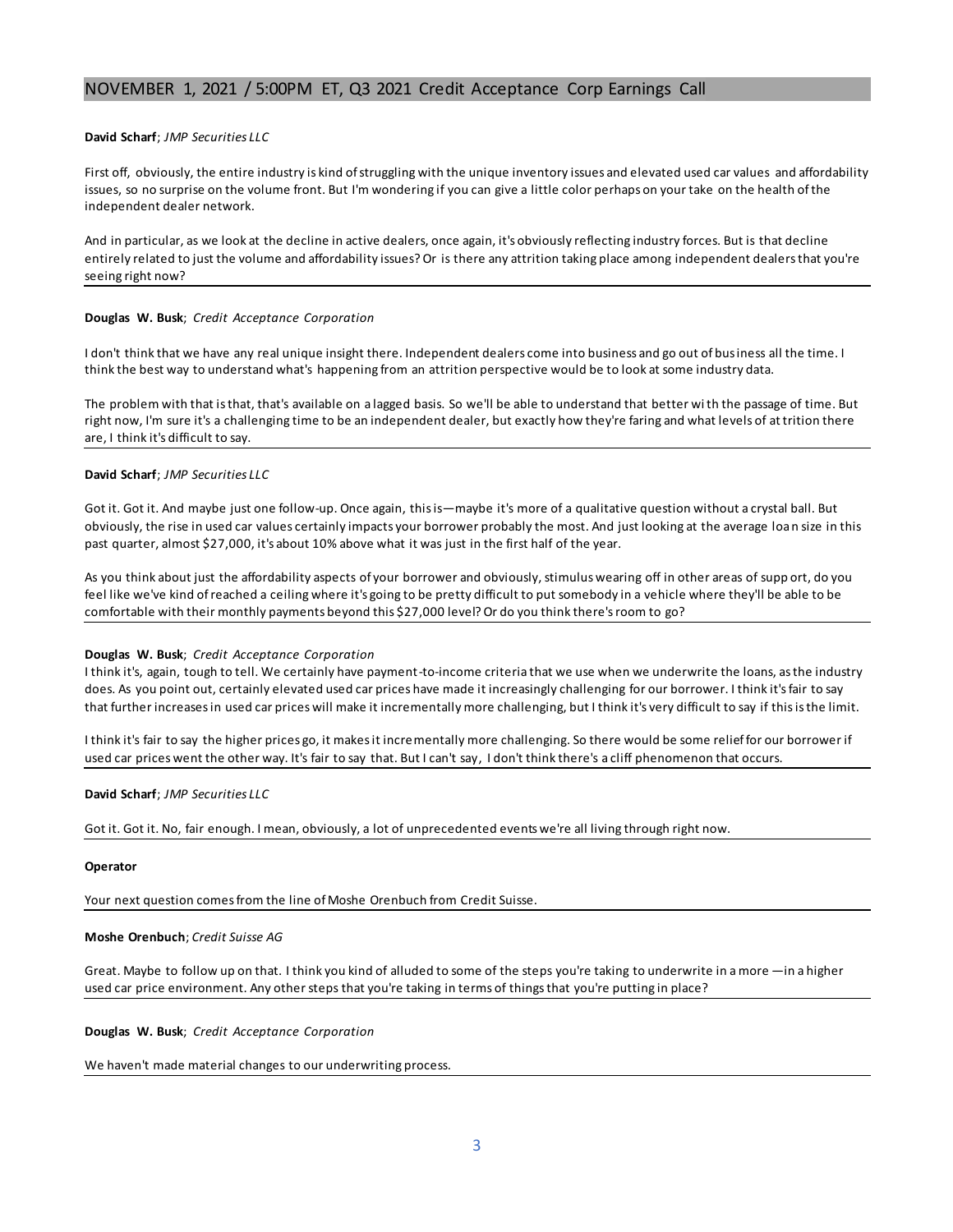# **Moshe Orenbuch**; *Credit Suisse AG*

Got it. Okay. I did notice that the yield or adjusted revenue, I should say, has gone up the last couple of quarters. And I think in the footnotes, it talks about that being a function of the strong collections at 24%. Is that a number that we would expect to pe rsist? Is there any way to put some parameters around that?

# **Kenneth S. Booth**; *Credit Acceptance Corporation*

I think it's hard to tell if it's going to persist or not. It really depends on how long elevated collections remain —it's hard to predict how long that will go on. But collections have been really strong for us. As long as they continue, we'll see pretty high adjusted revenue.

#### **Moshe Orenbuch**; *Credit Suisse AG*

Got it. And the release notes stock options expense, is that going to be a regular quarterly amount? How should we think about that \$14.7 million?

# **Jay Martin**; *Credit Acceptance Corporation*

If you think about that expense, we didn't begin recognizing that until we received shareholder approval in July. So we received approval July 21st. So if you look at that number, that was about 70 days worth of expense for the third quarter. You can project that out, and then that would be what it is for the fourth quarter.

One thing I would point out there is that the first annual vesting installment of these stock options, we granted them first back in last December, is going to be compressed in this first annual period since we didn't begin expense recognition until we received shareholder approval, where the future years, that will be spread out more throughout the year.

# **Moshe Orenbuch**; *Credit Suisse AG*

I see. So is that a calendar year? So you say Q3 and Q4 will be the amount that we would expect to see for the full year '22?

#### **Jay Martin**; *Credit Acceptance Corporation*

I think it depends because if you look at when the options were granted, the majority of them were granted last December. The re was another large grant in April. So it won't exactly be that amount going forward.

#### **Moshe Orenbuch**; *Credit Suisse AG*

Okay. We'll take it offline. We'll figure it out. I did notice, obviously, a very large repurchase amount in the quarter. It looks like you bought back through October 25 based on the front of the Q, maybe another 200,000 shares. How should we be thinking about the pace of repurchase given that volumes still looked light in October. So how should we think about that?

#### **Kenneth S. Booth**; *Credit Acceptance Corporation*

I think we're really just going to follow our standard approach to that. When we have excess capital, first, we look to have it invested in the business. When we've got opportunities to invest in the business. That's what we do.

Right now, obviously, with the originations being challenging, we've got adequate capital. So at that point, we return it to shareholders. So I would consider—we'd expect that to continue for a while.

#### **Douglas W. Busk**; *Credit Acceptance Corporation*

Relative to your question about stock option expense, there is a table on Page 41 of the Q that shows the expected amount of expense for the remainder of the year and subsequent years.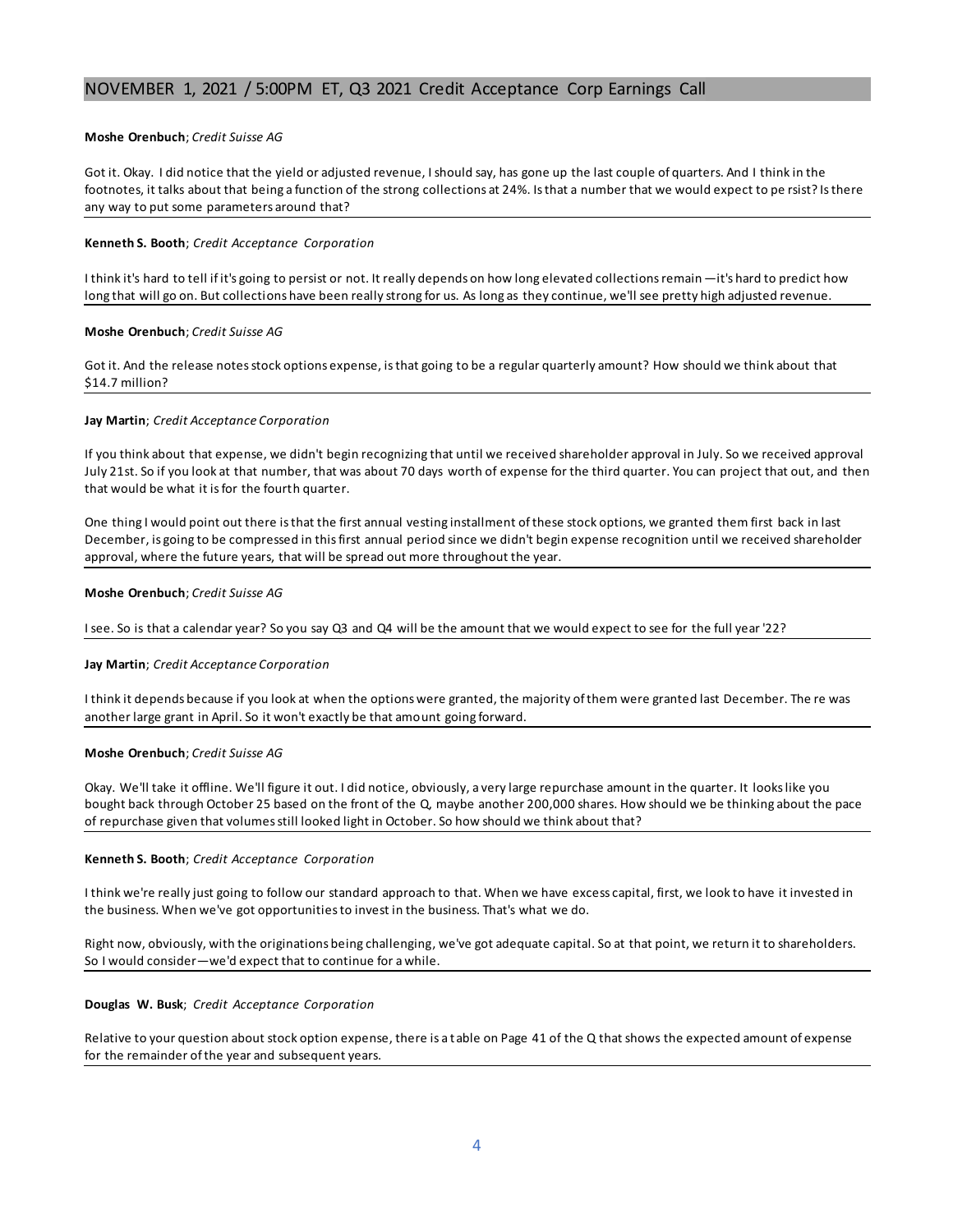# **Moshe Orenbuch**; *Credit Suisse AG*

# Perfect. Okay. Haven't gotten there yet.

# **Operator**

Your next question comes from the line of Ray Cheesman from Anfield Capital.

## **Ray Cheesman**; *Anfield Group, LLC*

I have two today. Most of the big banks that have outstanding consumer exposure are also reporting terrific credit quality. And also, th ey warned us that over the next two to four quarters, they expect things to more normalize with the fall-off of various government support projects where they're turning back on other loan streams like student loans on February 1. As you kind of gut check 2022, wo uld you expect anything different to happen in your business or basically the same kind of, go back to the old rates?

# **Kenneth S. Booth**; *Credit Acceptance Corporation*

I mean we don't have a crystal ball, obviously, so you don't know what's going to happen, but collections have been very stro ng, as you've seen in our last couple releases. It doesn't really seem logical that those will continue forever. When they fall off, I think it's harder to predict. But I would expect at some point collections to go back to more normal levels.

# **Ray Cheesman**; *Anfield Group, LLC*

The other question I had was, that shift in the portfolio toward increased dealer loans versus purchased loans, do you feel like that changes the risk profile of the portfolio?

# **Douglas W. Busk**; *Credit Acceptance Corporation*

Yes. Certainly, I think it changes it to a degree because on the portfolio program, we're sharing the risk on the loan with the dealer. So any shortfall in collections is substantially offset by a reduction in dealer holdback. The change in the percentage of the p ortfolio was relatively modest, so there hasn't been a significant derisking of the portfolio, but there's a reduction on the margin.

#### **Ray Cheesman**; *Anfield Group, LLC*

And if I may, just one more quickly. You said that you hadn't changed your underwriting standards. I am wondering if the fall -off in new assignments because look, I'll be honest, I'm looking for a car, and they told me I have to fly to Texas to get one, an d I live in Colorado.

The question is, did you guys ever play with—and I shouldn't use that term, we'll call it a technical term play—in order to generate some volume, you might adjust your pricing because of the support in the used car market to kind of moderate that risk in the next 1, 2, 3 years?

# **Kenneth S. Booth**; *Credit Acceptance Corporation*

We're always running various Champion/Challengers to try to maximize our economic profit originated. So we do run various scenarios, and we attempt to price it appropriately, but we're not chasing volume, for example, or we're not hedging against something we really can't predict in the future.

#### **Operator**

Your next question comes from the line of Rob Wildhack.

**Rob Wildhack**; *Autonomous Research LLP*

More broader or strategic question, how do you think about the appropriate leverage level for running the business?